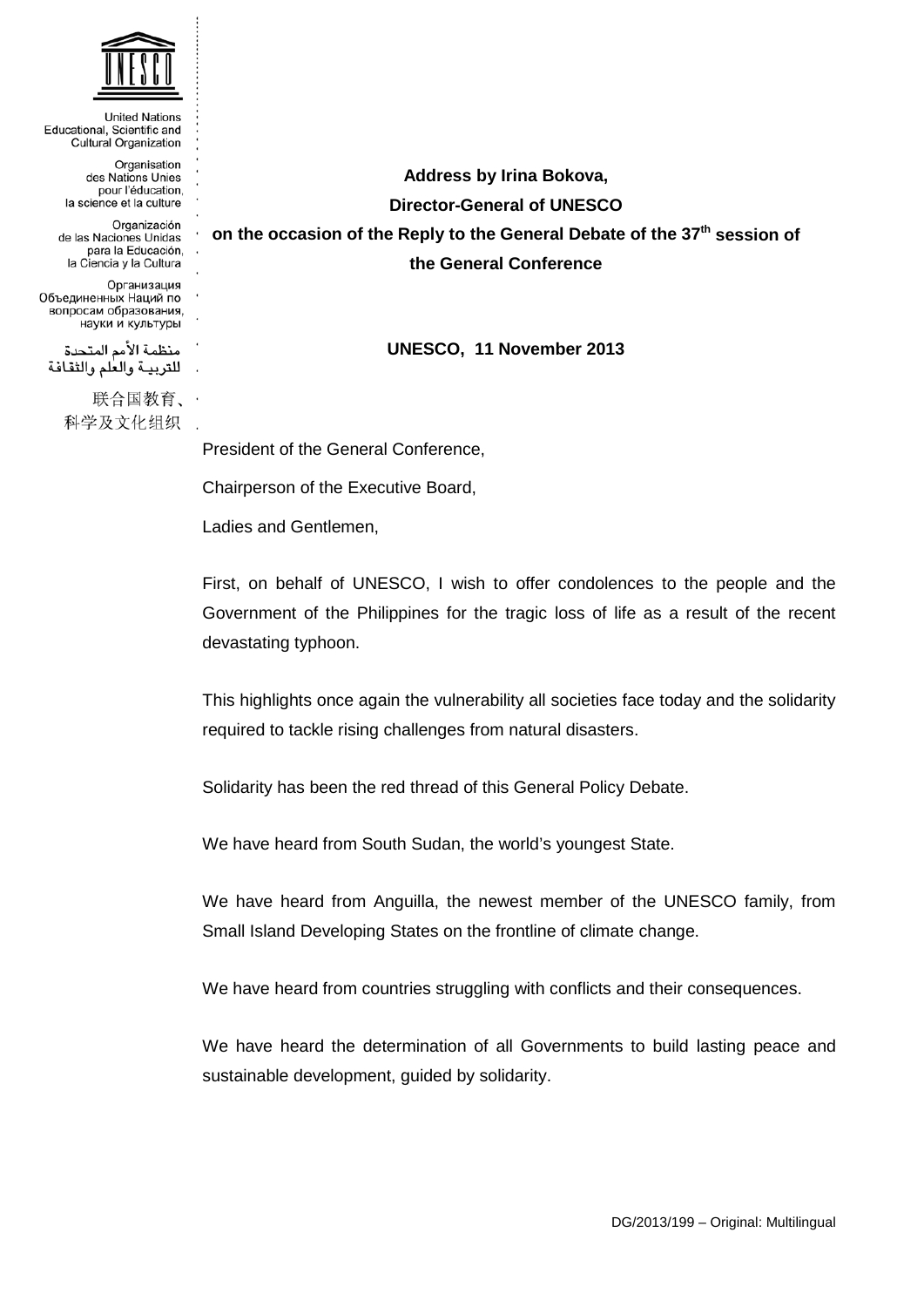The Distinguished Vice-Minister of Mexico, Mr Juan Manuel Gomez-Robledo, cited the poet and Nobel Prize Laureate, Octavio Paz:

*Wisdom lies neither in fixity nor in change, but in the dialectic between the two.*

These words, I believe, capture the spirit of our Debate.

Outside this hall, the world is changing.

Societies are transforming, people have never been more connected or interdependent.

This is opening new opportunities for exchange and growth.

It is also raising new challenges -- from social exclusion, from the impact of rising diversity, from deepening inequalities and poverty.

The planet faces severe pressures, at a time when traditional development is reaching its limits.

I think the message emerging from Member States is clear.

Far from resisting change, we must embrace it together, to shape it in positive directions.

UNESCO's role is to support States in this task – to craft a better future for all, drawing on what the President of Costa Rica, Ms Laura Chinchilla, called --

*An enormous act of faith in humanity.*

As the President said, we cannot stop change -- but we can, shape it according to the values we share.

On this basis, we can create what the Prime Minister of Lithuania, Mr Algirdas Butkevicius, called: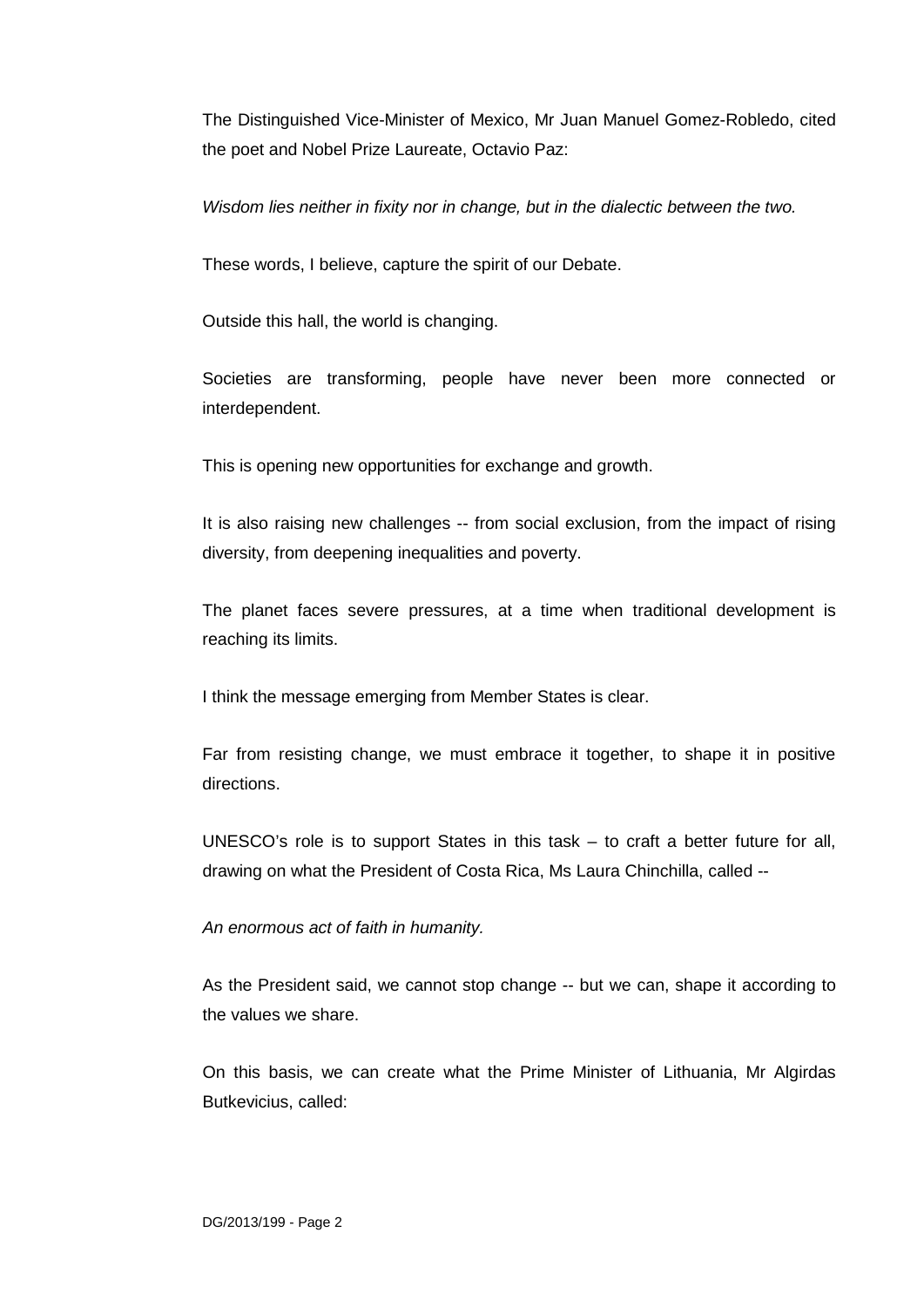*A better, smarter, more innovative, creative future together.*

The future starts here and now – this message echoed in all interventions.

It must start with young women and men.

The world has never been so young, and we have heard the great potential this represents.

The aspirations of young people for rights, for skills, have never been so high.

But so are expectations – this echoed powerfully during the *8th UNESCO Youth Forum*.

The President of Tunisia, Mr Moncef Marzouki, made a passionate appeal for more relevant education, for stronger civic education, saying:

*We cannot talk about sustainable development if we don't talk about education*.

And this view was shared by all – education holds the keys to a social cohesion, to sustainable development, to peace and to the eradication of poverty.

Expectations are also high for justice – this is another core message.

As the President of Ecuador, Mr Rafael Correa, stated:

*Peace is above all presence -- the presence of justice, the presence of development.*

Justice is not a lofty ideal – it must be lived every day, woven into the fabric of societies.

The world is threatened by injustice and exclusion like never before.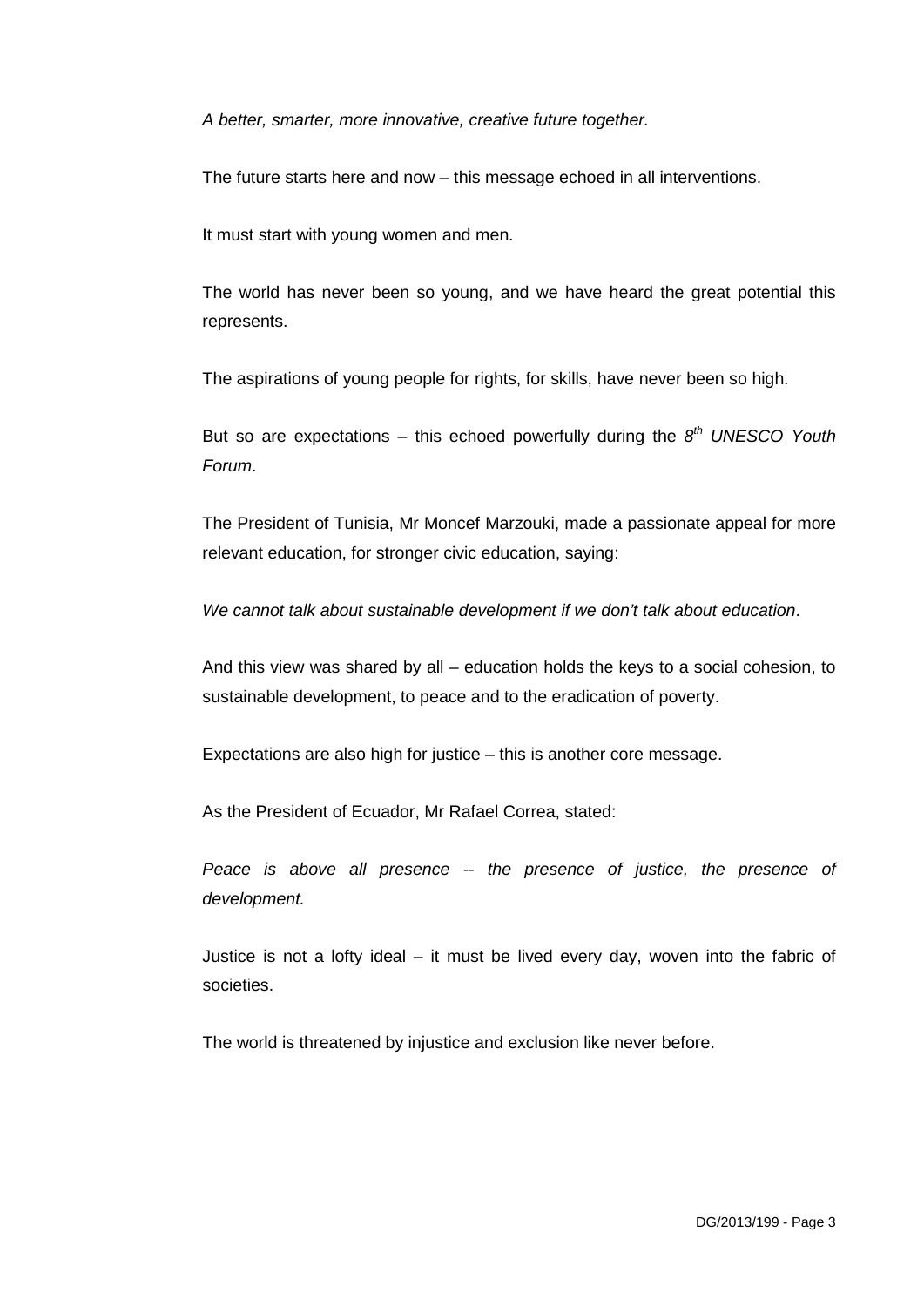This takes many faces – violence, poverty, discrimination -- but its core remains an unacceptable violation of human rights that weakens societies, that tills the ground for violence.

The Debate has strengthened my commitment to bolster UNESCO's support to States in managing social transformations at times of rising diversity and poverty.

This is a powerful endorsement of UNESCO's work for a culture of peace -- through dialogue, through education for global citizenship, through scientific cooperation, by safeguarding cultural heritage, by promoting freedom of expression and media development, through youth engagement, through women's empowerment.

This spirit will guide UNESCO in taking forward the *International Decade for the Rapprochement of Cultures (2013-2022)*, launched last August in Kazakhstan.

Ladies and Gentlemen,

UNESCO's mission has never been so in tune with the needs of the times.

UNESCO supports societies, to bolster global society.

UNESCO supports the fabric of communities, to strengthen the fabric of global community.

I thank Member States for the strength of their commitment to UNESCO, to the draft Medium-Term Strategy and draft Programme and Budget.

These are our compass directions and our roadmap for the next years.

They reflect our determination to sharpen focus, to deepen the impact of delivery.

They embody our commitment to Global Priority Africa and to Global Priority Gender Equality.

I thank Member States for the overwhelming support to the *Operational Strategy for Priority Africa* and the *Priority Gender Equality Action Plan for 2014-2021.*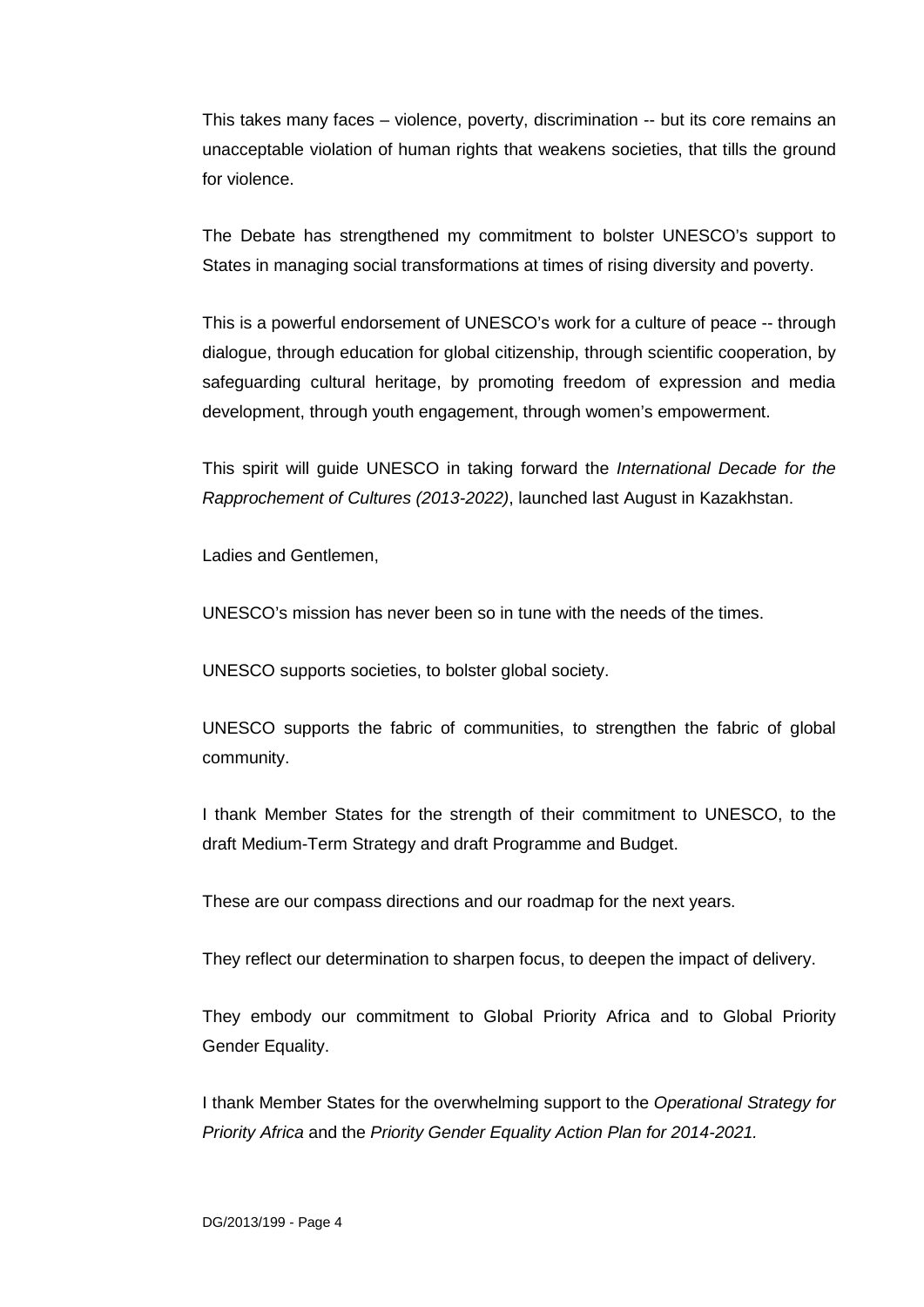Completing field reform in Africa, I am determined to take forward the six flagship projects, to bolster Africa's renaissance, working for African States, with the African Union and regional communities.

Women's empowerment is not just a UNESCO Global Priority – it is a strategic challenge for all societies in the century ahead.

I am also grateful to the support expressed for the draft *Operational Strategy on Youth* – let me single out Nigeria, which welcomed UNESCO's work in light of the review of its national youth policy.

Ladies and Gentlemen,

Member States have recognized that UNESCO faced a difficult financial situation after the last General Conference, that we stood the test together, that we finish this biennium on solid footing.

These achievements reflect the root-and-branch reform we are leading, drawing on the Independent External Evaluation, based on the Roadmap of actions I proposed, supported by the professionalism of UNESCO staff.

I am deeply grateful to Member States for their leadership throughout this process, and a ground-breaking prioritisation exercise.

I am determined to finish what we have started.

As the Distinguished Ambassador of the People's Republic of China said:

*Reform is the only way out of the crisis*.

Many States echoed the concerns of the Chairperson of the Executive Board, Excellency Ms A Cummins, with the financial situation – namely, the possible expenditure plan of \$ 507 million.

I share these concerns.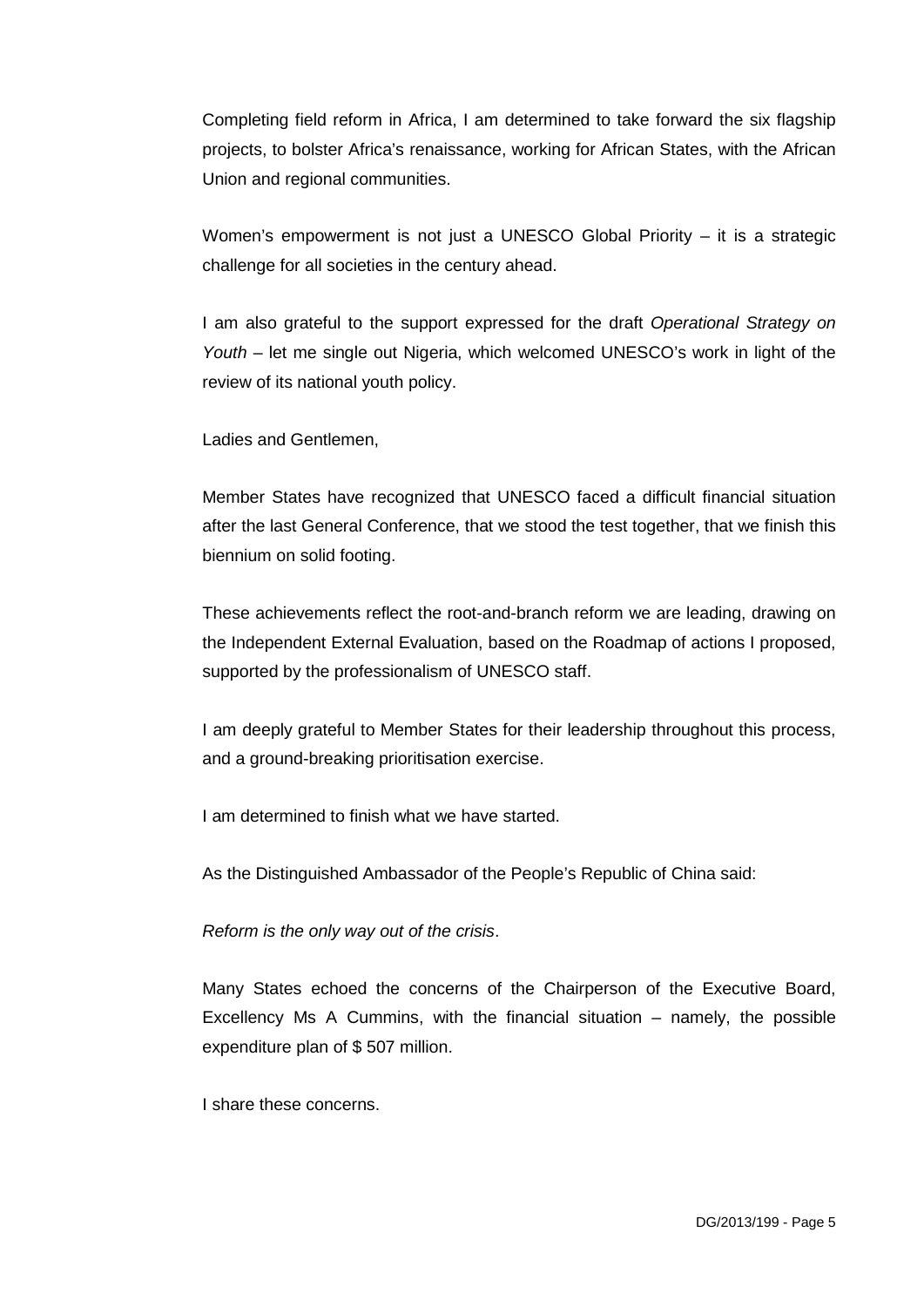I share also your determination to build a stronger, more performing UNESCO, in all circumstances.

We must remain single-minded in pursuing this goal, and we will proceed in a firm, open and transparent manner.

This calls for greater innovation, for greater "*audacity*" as the Distinguished Minister of Belgium said.

I am not saying this will be easy, or that the current situation is one I would have wanted.

We must recognize the impact of the continuing loss of assessed contributions on our leadership, on our delivery.

We have no choice but to make a virtue of necessity, and I am convinced we will.

Ladies and Gentlemen,

This starts with education.

From every country, from every part of the world, we have heard about education, as a human right, as the foundation for individual dignity, as the way to strengthen social cohesion, as the pillar for inclusive, sustainable development.

Member States have underlined the importance of maintaining UNESCO's leadership in the big push to achieve Education for All and in shaping the post-2015 development agenda – with a focus on quality, on Education for Sustainable Development, on technical and vocational education and training, on literacy.

Education for All is unfinished business  $-$  Member States recognize this  $-1$  am determined for UNESCO to strengthen its action in accelerating towards 2015, through regional consultations, and in the run-up to the 2015 World Conference, generously hosted by the Republic of Korea, where we will review national evaluations.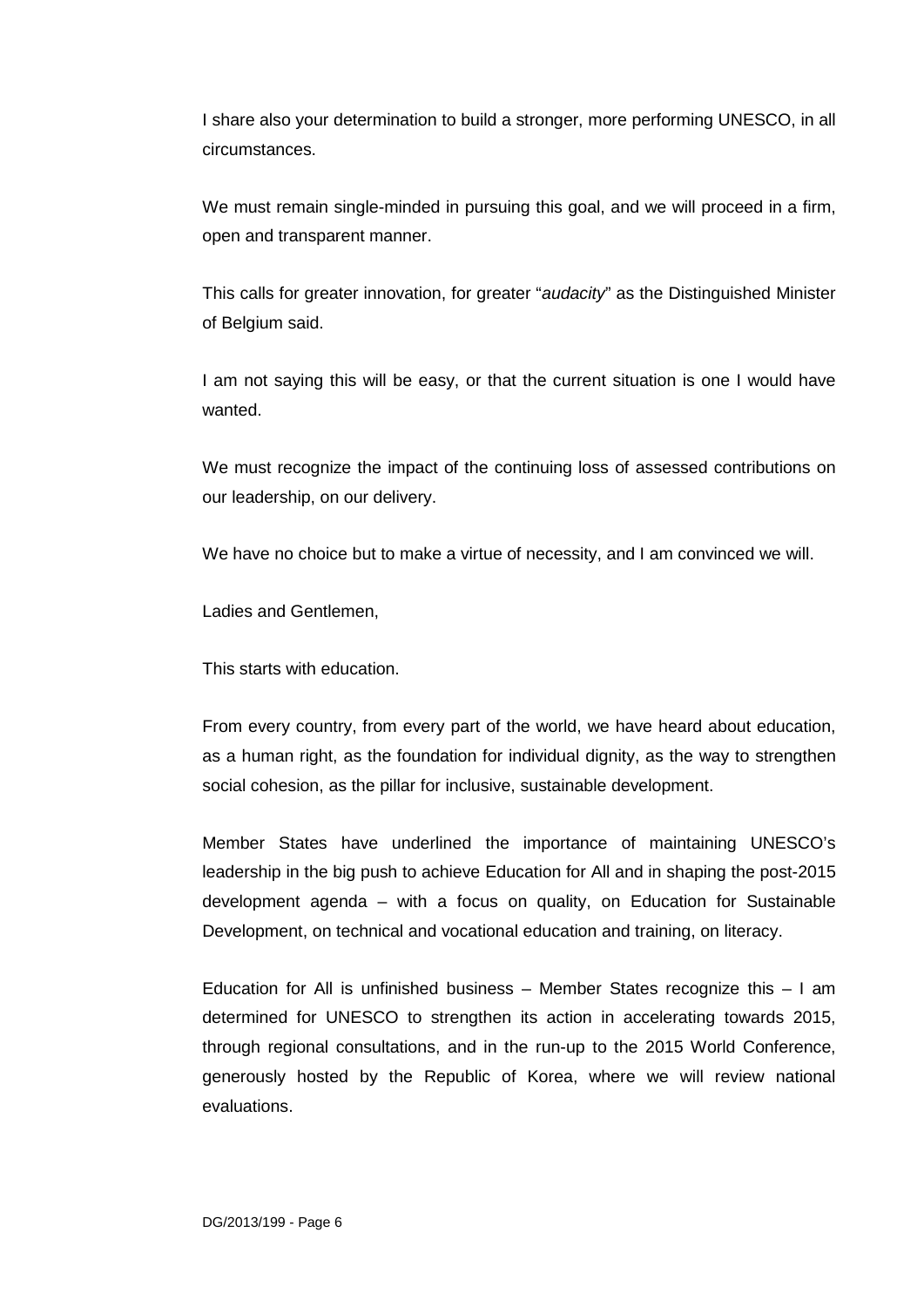In this acceleration, we will reach out to existing and new partners, and we will focus on countries furthest from the goals, with Africa at the heart of our work, concentrating on reaching the unreached, especially girls and women.

This calls for more political will and collaboration.

It calls for new partnerships – embodied, for instance, in the meeting of the BRICS Education Ministers last week.

It calls for greater financial commitment by all.

In this context, I thank Member States for recognising the importance of the UN Secretary-General's *Global Education First Initiative*, which UNESCO is steering forward, to put education at the top of the political agenda – and I will personally inform the United Nations Secretary General in two weeks time, at the Chief Executives Board, on the results of this General Conference.

The Initiative is widening the focus from access to quality, from basic learning to values and skills for global citizenship – this reflects UNESCO's leadership, which I am determined to promote, to shape a bold post-2015 agenda.

Education must stand at the heart of this agenda, though an overarching, holistic goal, focusing on access, on equity, on quality, drawing on lifelong learning.

Peace education, education for sustainable development, education for global citizenship, relevant education – these are a composite whole, and must be taken forward together.

I agree with the need to sharpen the focus on quality – this is the importance of the *Learning Metrics Task Force*, to drive forward improvements in teaching and learning.

I agree also with the calls made by Member States, from Youth Delegates to the *8th Youth Forum*, for greater attention to skills development, to tackle youth unemployment – UNESCO is bolstering its role in this strategic area for *all* States, for rich and poor.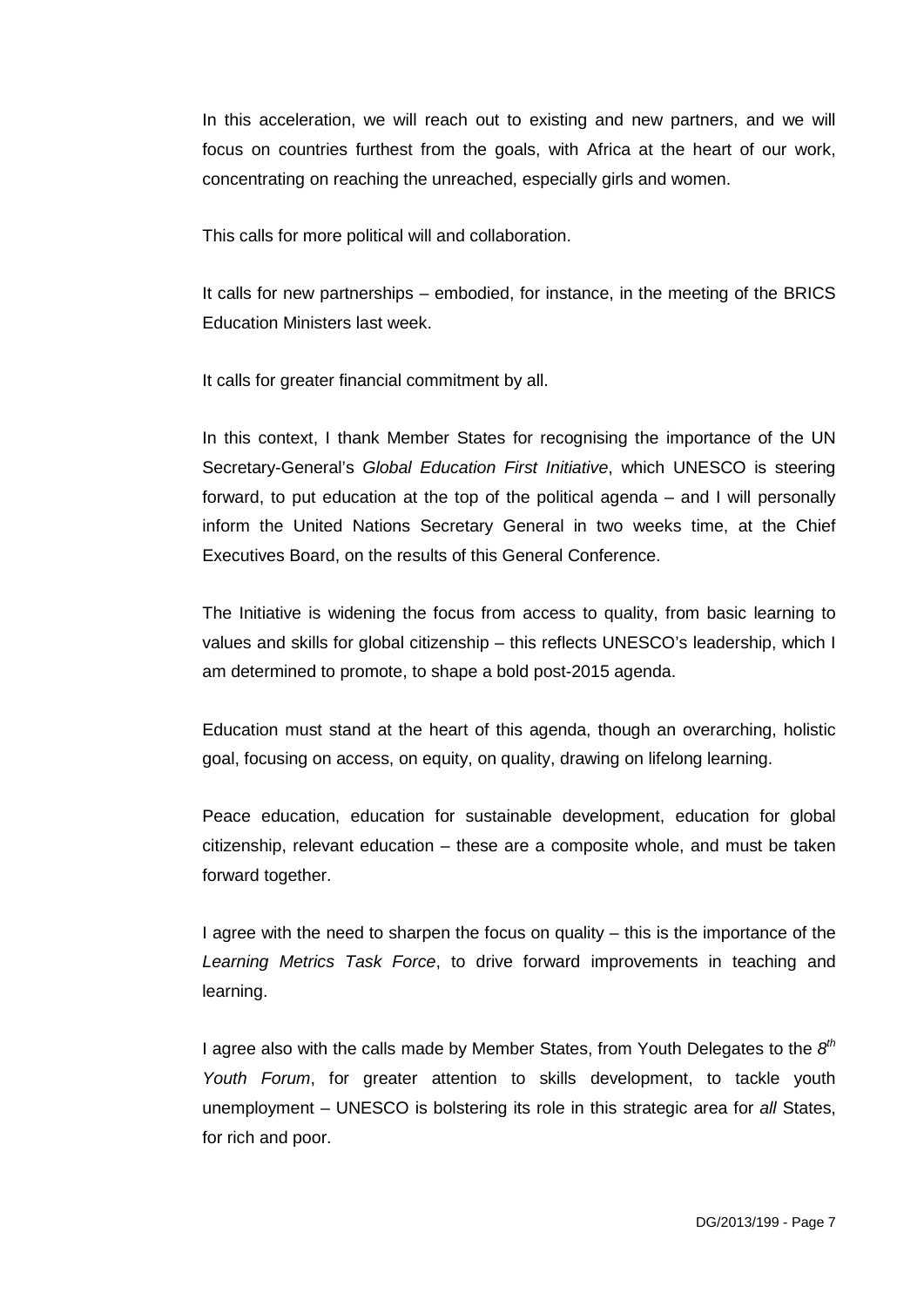Rest assured, UNESCO will take forward Education for Sustainable Development, building on the experience of the United Nations Decade, drawing on the determination of States from across the world, and I look to the 2014 conference in Nagoya, Japan as a milestone.

Ladies and Gentlemen,

Let me turn now to science, which the Distinguished Minister of Iran referred to as the "*beautiful S in UNESCO*."

I thank Member States for their support to UNESCO's leadership through the newly-created *Scientific Advisory Board* to link research and policy, hosted by UNESCO -- I am grateful to Germany for hosting the first meeting in January.

Let me thank also Brazil for hosting the upcoming *World Science Forum,* as well as Hungary for its longstanding leadership.

Member States have resoundingly endorsed UNESCO's work to support science, technology and innovation policies – including, as noted by Mozambique, through the *Global Observatory on Science, Technology and Innovation Policy,* as well as the *UNESCO Engineering Initiative*, welcomed by Zimbabwe, South Africa and others.

This includes the role of UNESCO Centres, notably in South-South cooperation – let me highlight especially the activities of UNESCO water-related centres in taking forward the *International Year of Water Cooperation*, as well as the leading role played by *International Science, Technology and Innovation Centre for South-South Cooperation*, based in Malaysia

The importance of UNESCO's work to preserve biodiversity has been strongly underlined.

I thank the Distinguished Minister of France for the confidence in UNESCO's work – the Organization will bring all its scientific expertise and networks for the success of *COP 21* in 2015.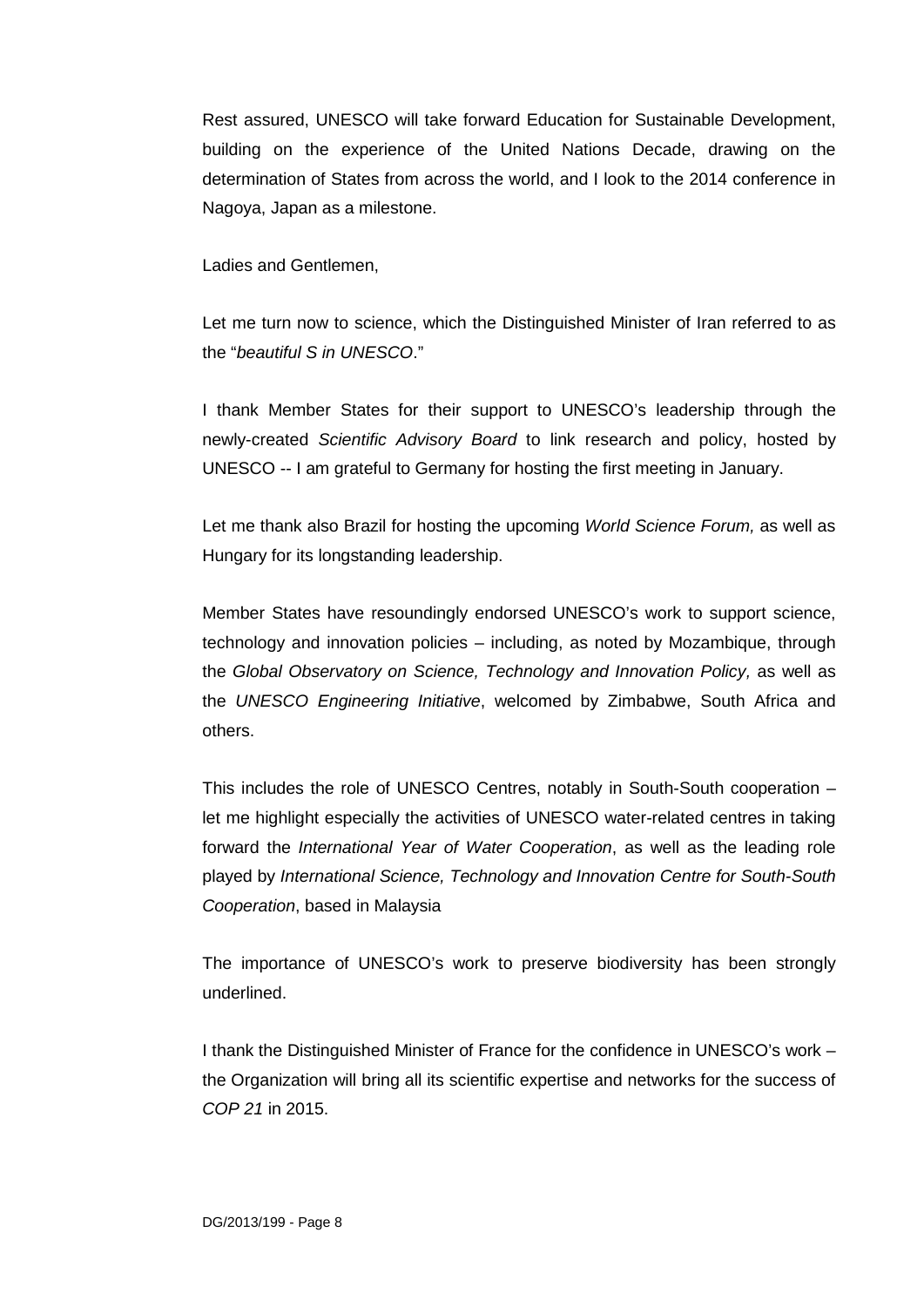UNESCO Biosphere Reserves are, indeed, living laboratories of sustainable development and biodiversity, drawing on the unique wealth of local and indigenous knowledge – this point was made by many States, including Bolivia, Democratic Republic of Congo, Ecuador, Guatemala, Guyana, Nicaragua, South Sudan, Timor Leste and Samoa and others.

Let me take this opportunity to thank the Russian Federation for organizing next year a MAB Conference on legal issues in Biosphere Reserves.

Let me say a special word to Small Island Developing States, with whom UNESCO will continue to work closely, during the 2014 *International Year of SIDS* in the runup to the *3rd International Conference* to be held in Samoa next September, to which I am determined to bring all of UNESCO's expertise..

The Distinguished Minister of Palau made the point most eloquently:

*Our environment is our economy and our economy is our environment.*

UNESCO must strengthen its action in an ever more integrated and focussed approach, to support Small Island Developing States, especially in facing the consequences of climate change.

I am grateful to Member States for their support to science education – we heard strong examples, from Senegal, Mauritania and Malawi, and I would add Slovenia's work on Open Educational Resources.

I agree with many Member States – Algeria, Australia, Belgium, Canada, China, Colombia, Iceland, Republic of Korea, Monaco, Norway, Portugal, Russian Federation, Saint Vincent and the Grenadines, Seychelles, and Tanzania, and many others –- on the need to reinforce UNESCO's Intergovernmental Oceanographic Commission.

This point was at the heart also of the new Memorandum of Understanding that I signed this morning with CARICOM, to strengthen our cooperation for sustainable development and to support SIDS against the consequences of climate change, and support the IOC.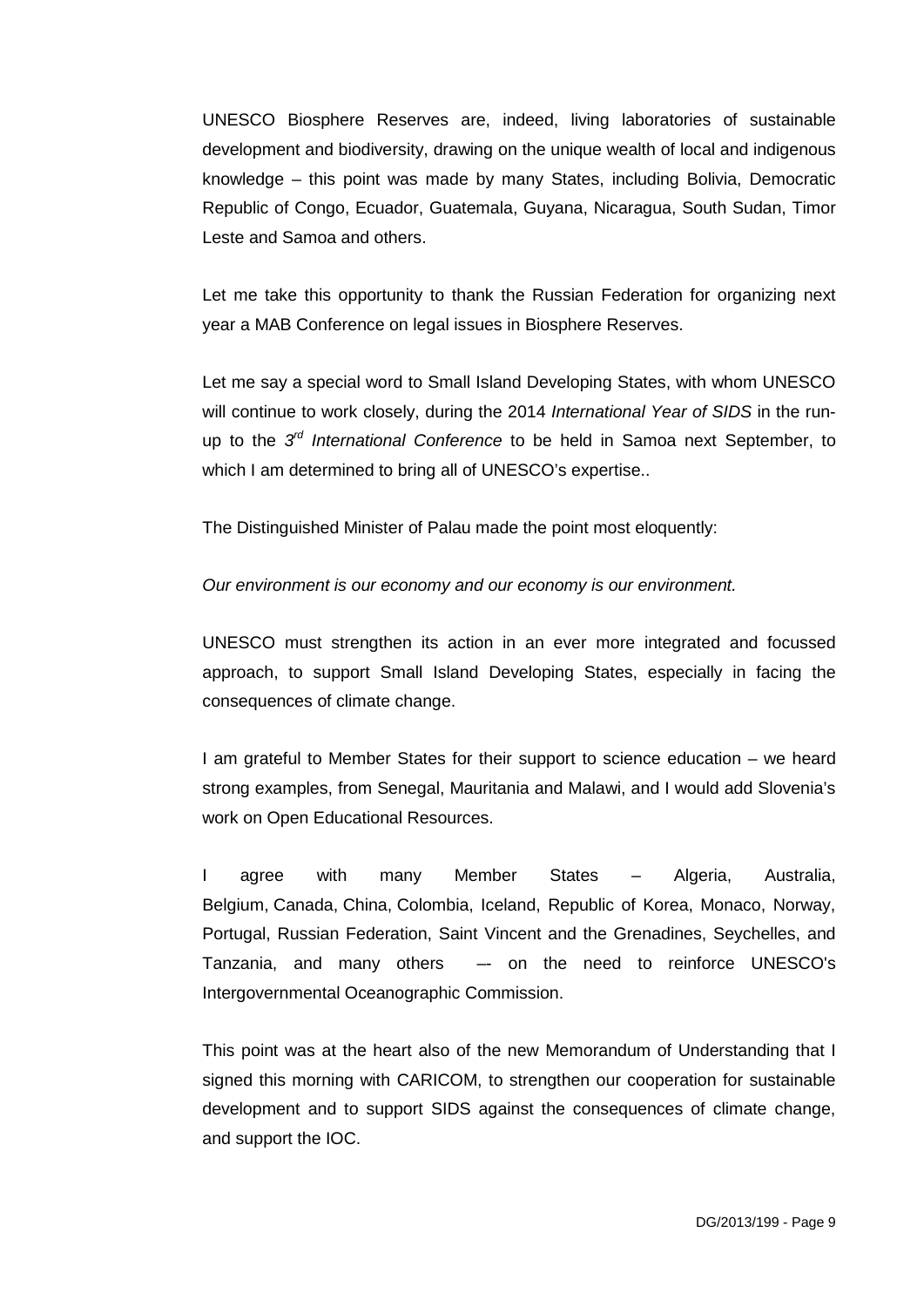This has been my determination since the last General Conference – we cannot weaken UNESCO's essential work in ocean sciences, in tsunami early warning, and, with your support, I will not let this happen.

M. le Président, Mesdames et Messieurs,

Les États membres sont unanimes à réclamer un agenda de développement post-2015 qui ne soit pas juste une feuille de route de croissance économique, mais qui soit ancré sur le respect des droits, de la dignité humaine, de l'équité.

Un agenda qui se concentre à la fois sur l'accès à l'éducation, et sur l'amélioration de la qualité des apprentissages tout au long de la vie.

Un agenda qui permette à la fois de former des travailleurs qualifiés pour vaincre le chômage et la pauvreté, et en même temps des citoyens éclairés, ouverts sur le monde, tolérants.

Un agenda qui permette de mieux articuler *l'éthique* et la *science*, la science et la conscience, comme l'ont dit le Burkina Faso, le Curaçao, l'Equateur, le Portugal, les Seychelles, la Slovaquie, l'Azerbaïdjan et bien d'autres.

Un agenda qui assure la communication efficace et le « raccordement technique » de toutes les parties du monde, et aussi la liberté d'expression, la diversité des contenus, le développement de médias indépendants et pluralistes.

Et je remercie la Lettonie de son offre d'accueillir la Journée mondiale de la liberté de la presse en 2015.

C'est par cette double dimension, matérielle et immatérielle, technique et éthique, économique et sociale, que l'humain se réalise pleinement.

Et j'entends votre appel à consolider les programmes comme le programme MOST, pour accompagner les transformations sociales, et je suis déterminée à ce que ce programme se traduise par des initiatives plus concrètes, axée sur les résultats.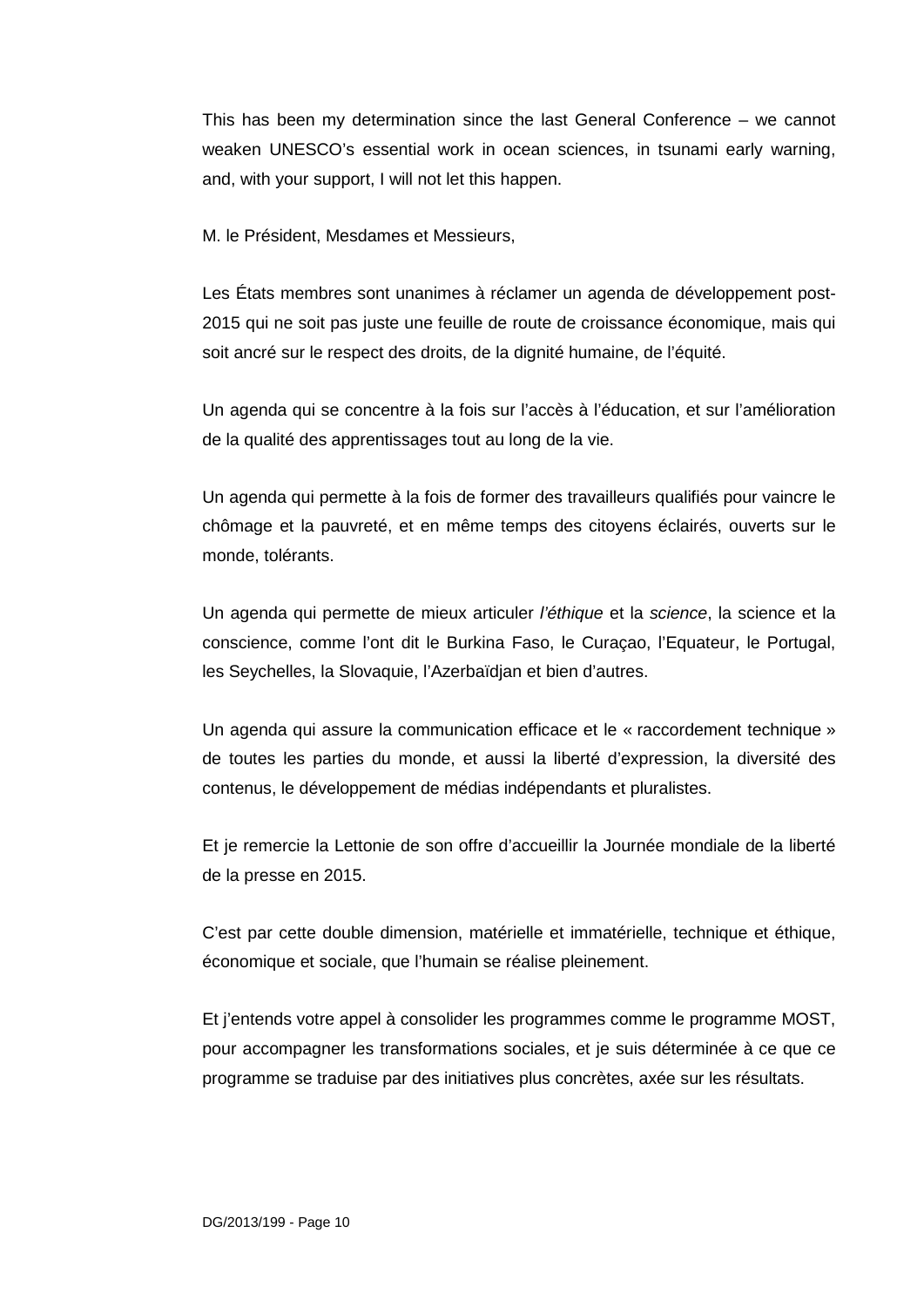J'entends votre appel à mieux articuler la recherche en sciences sociales et les politiques publiques, pour soutenir les transformations sociales dans le sens de l'inclusion et de la justice.

J'entends votre appel à mieux coordonner notre action pour les sociétés du savoir, et l'UNESCO va continuer de soutenir la formation des journalistes, le développement des médias, les ressources éducatives en libre accès, dans le prolongement du Sommet sur la société de l'information.

L'UNESCO va continuer de soutenir les programmes de formation et de renforcement des capacités, comme évoqué par le Ministre du Nigeria, grâce à notre modèle de curriculum de formation des journalistes, lancé dans 10 pays et traduit en 13 langues déjà.

L'UNESCO va accélérer la mise en œuvre du Plan d'action sur la sécurité des journalistes et la question de l'impunité, et je veux saluer le Pakistan, le Népal, le Soudan du Sud et l'Iraq, qui ont commencé à élaborer leurs plans nationaux.

Ce travail concerne les femmes journalistes, qui souffrent d'intimidation, de violences, et je remercie la Thaïlande d'accueillir le Forum mondial « Femmes et Médias » en Décembre cette année

L'UNESCO continuera de protéger la Mémoire du Monde, dont vous avez rappelé l'importance et l'impact, et je remercie les pays comme la Pologne qui ont manifesté leur soutien.

J'entends votre appel à renforcer la place de la culture dans l'agenda du développement.

De très nombreuses interventions [Uruguay, Finlande, république dominicaine, Luxembourg, Maroc, Slovaquie, Ouganda, Egypte, Namibie], de toutes les parties du monde, ont reconnu le rôle de la culture comme accélérateur de développement durable, appelant à intégrer clairement la culture comme un accélérateur dans l'agenda post 2015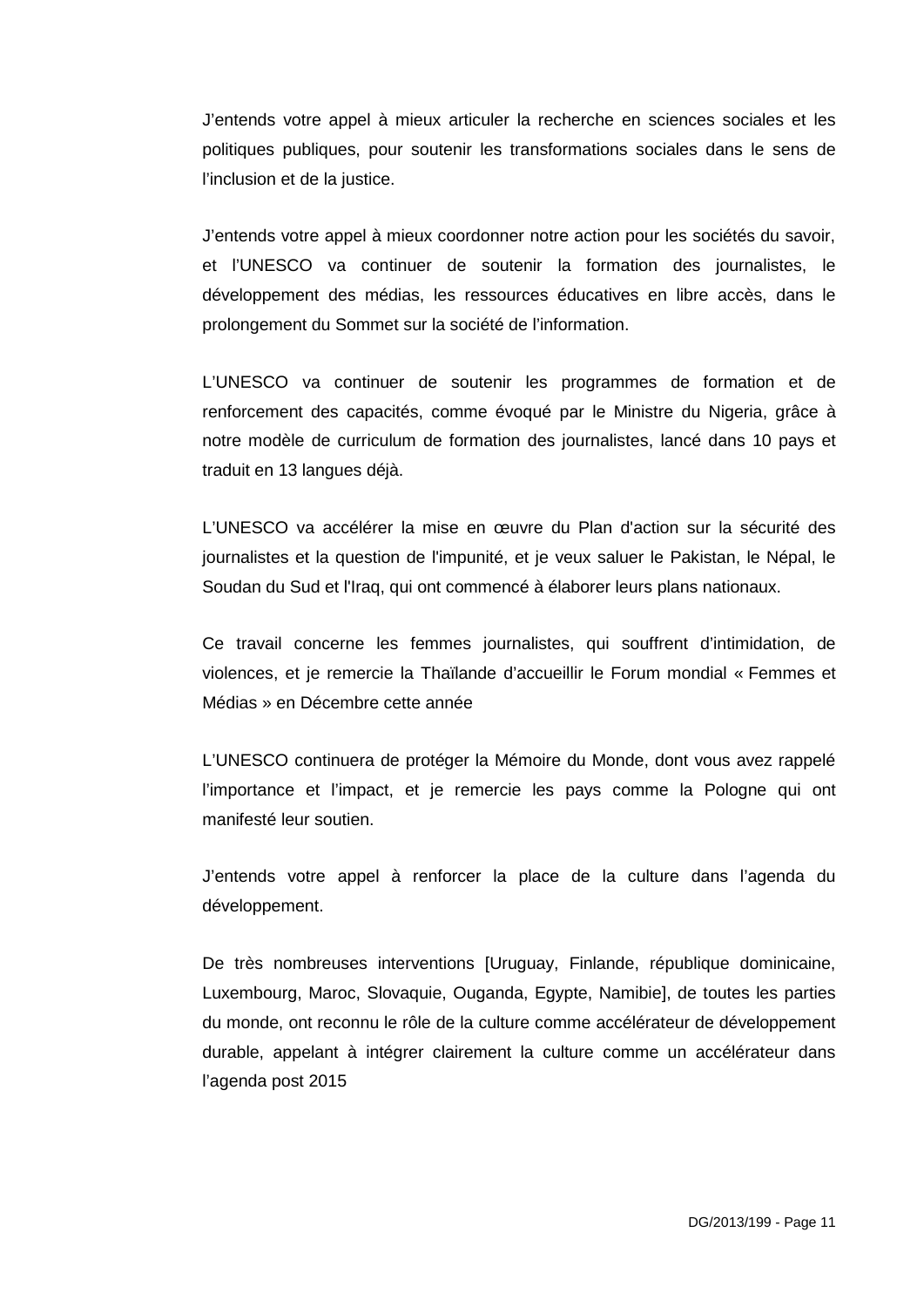J'y vois une réelle prise de conscience et cet appel doit être entendu pour que la culture ne soit pas oubliée, comme elle le fut en 2000, dans l'agenda du développement post 2015.

Je veux redire ma détermination à intégrer la culture dans cet agenda, sur la base de la déclaration de Hangzhou, que vous avez été nombreux à saluer.

Je remercie spécialement la délégation de la Barbade pour son soutien, et j'appelle tous les Etats membres à porter ce message : la culture doit être intégrée dans l'agenda post 2015, comme accélérateur de développement durable, et j'ajoute qu'il ne suffit pas de le dire ici, où nous en sommes convaincus, mais dans vos capitales, auprès de tous vos interlocuteurs, et bien sûr au sein de l'Assemblée Générale des Nations Unies, à New York.

C'est indispensable.

La mise en œuvre de nos Conventions, et le renforcement des capacités nationales, représente le bras armé de ce plaidoyer, et je salue les offres de soutien de nombreux pays à cet égard.

L'UNESCO, Mesdames et Messieurs, existe pour défendre une vision du monde où le développement n'est pas seulement abordé sous l'angle des besoins*,* mais toujours aussi sous l'angle des valeurs.

Et j'ai été sensible à votre insistance cette année, sur le *respect des droits* (droits à l'éducation, droits à l'eau, droits de participer à la vie culturelle, droits des femmes, droits humains…).

Le respect de ces droits est le fondement de l'humanisme.

Un humanisme qui considère l'environnement uniquement comme un objet à contrôler, à exploiter, finit par transformer l'être humain lui-même en objet dont il faut améliorer les performances, la rentabilité, l'employabilité, et se retourne contre lui-même.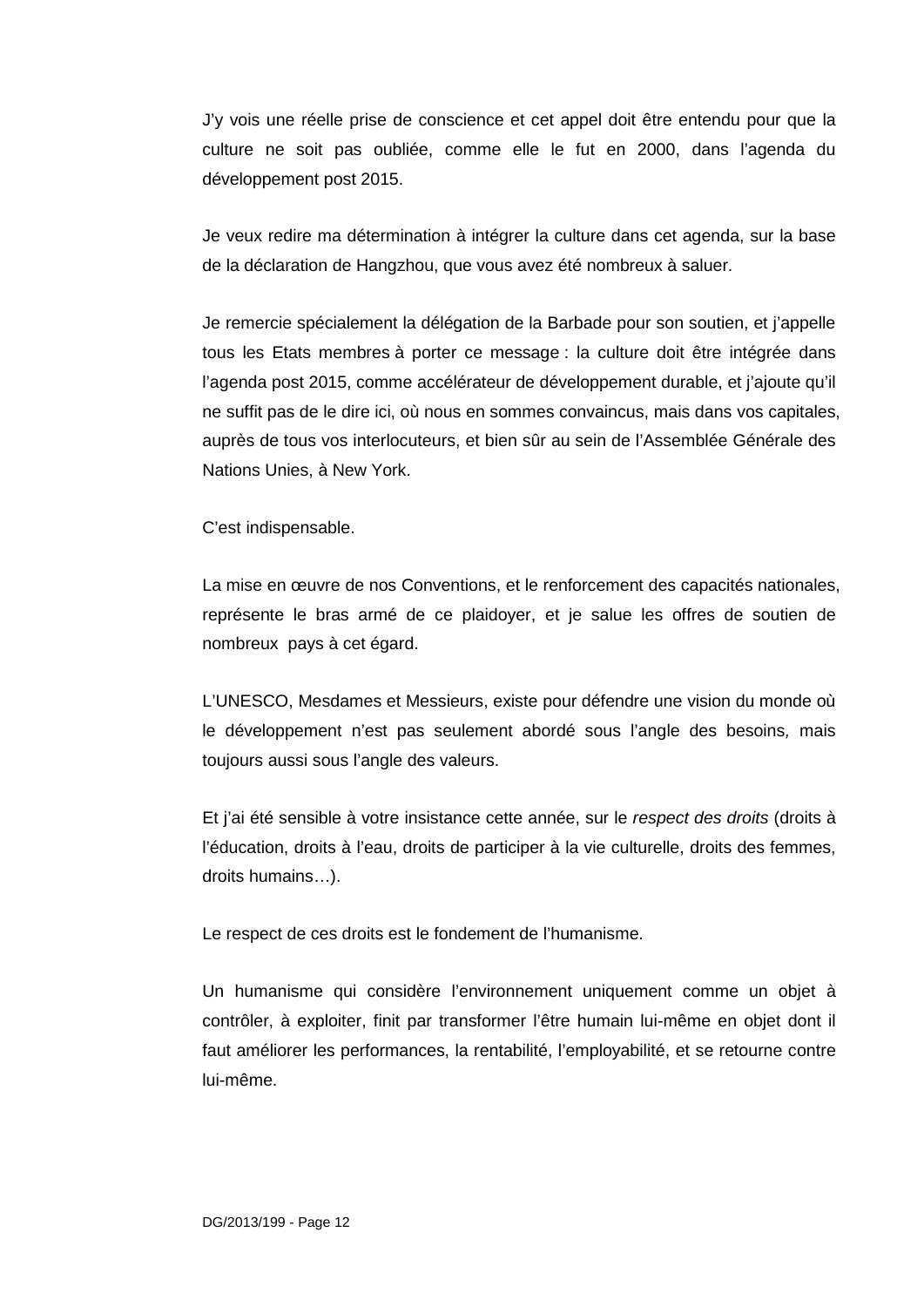Un humanisme qui oublie l'égalité entre les sexes n'est qu'un humanisme de façade – je rejoins votre appel à renforcer notre action dans ce domaine.

Et je prends comme un encouragement les paroles si fortes du Ministre de l'Education de l'Afghanistan, sur la transformation du système éducatif et son plaidoyer pour l'éducation des filles.

Un humanisme qui néglige la diversité culturelle, se détruit lui-même, car la diversité est une source d'identité, de créativité et même de discernement lorsqu'elle invite à se regarder à travers les yeux des autres.

Cette réflexion, nous en avons conscience, paraît bien idéaliste, au regard des urgences et de la fragilité du monde dans les situations extrêmes.

Face aux extrémismes de l'ignorance et de l'intolérance.

Face aux phénomènes extrêmes, les risques naturels qui ont dévasté le centre des Philippines, laissant derrière eux des paysages de désolation, ou qui accélèrent la fonte des glaciers, l'érosion des côtes, ou provoquent l'assèchement du Lac Tchad, dont la superficie a été divisé par 100 en à peine 50 ans.

Face à l'urgence, rappelons quel était l'esprit des fondateurs de l'UNESCO en 1945 car c'est cet esprit qu'il faut réaffirmer.

Ils voyaient le spectacle de continents délabrés physiquement et moralement et il fallait du courage pour oser parler de solidarité morale des peuples au milieu des décombres.

Il fallait de l'audace pour oser parler d'éducation et de culture dans les ruines de Dresde, de Varsovie détruite à plus de 90 %.

Il fallait de l'audace pour parler de recherche et de liberté d'expression à des peuples rongés par l'esprit de vengeance, l'urgence de la famine et de la précarité.

Lorsque nous entendons aujourd'hui au Mali, en Libye, en Iraq, au Soudan du Sud, dans les situations post-crise et post-conflit, que la culture, l'éducation, les sciences,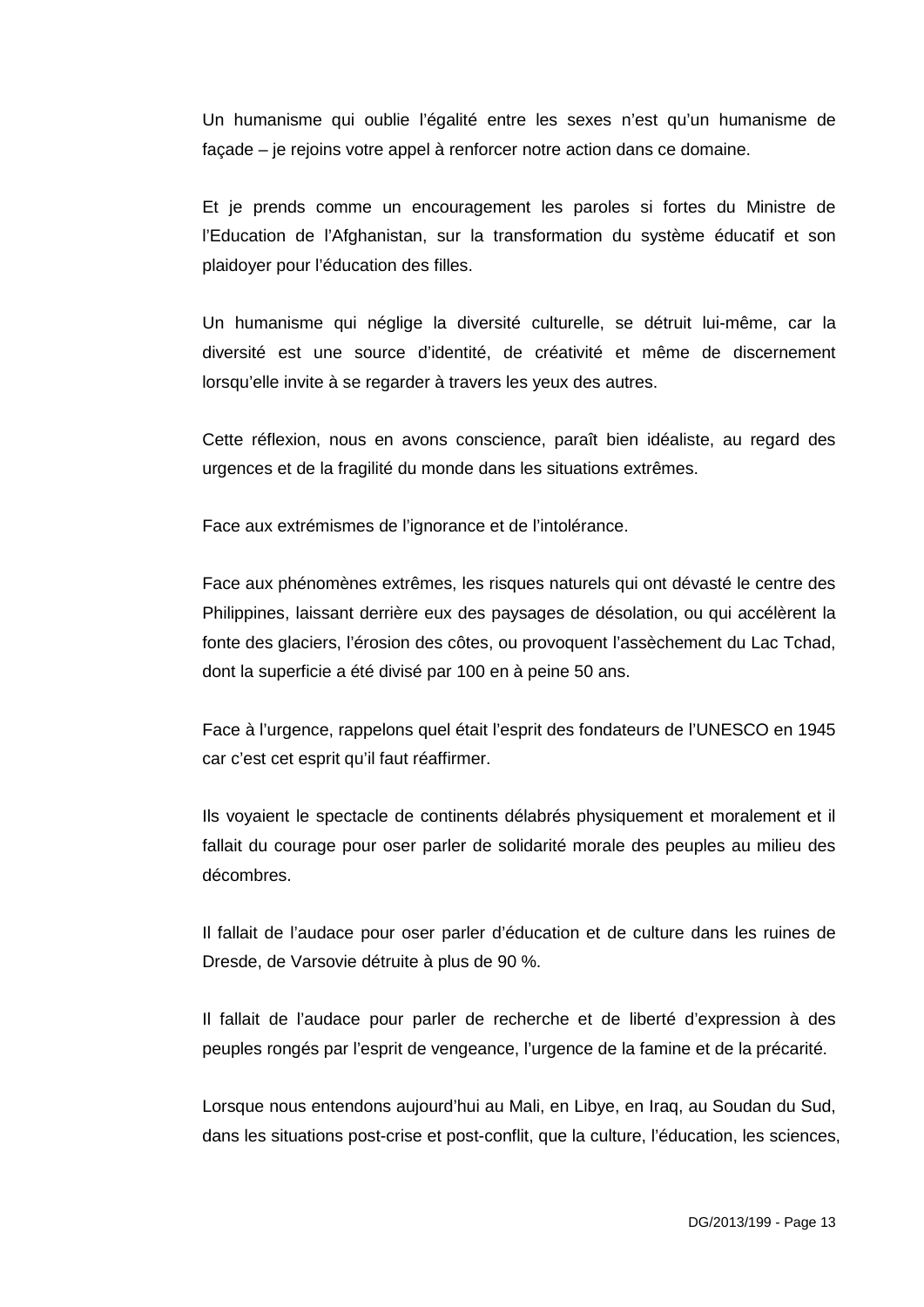*« ce sera pour plus tard »*, nous devons répondre avec la même audace, le même courage.

Nous devons dire que la culture, l'éducation, les sciences, *« c'est pour tout de suite »,* c'est ce qui aide les peuples à se relever par eux-mêmes, à prendre confiance.

Nous devons rappeler les résultats de nos efforts auprès de la jeunesse africaine et nos initiatives sur la « la culture de la paix » en Afrique pour la prévention des conflits et la réconciliation.

Nous devons dire que la paix au Mali se gagne par l'éducation, et je renouvelle mon appel à toute la communauté internationale pour accélérer la reprise de l'enseignement dans le Nord du Mali, qui a souffert de l'occupation et des attaques contre les écoles laissant l'académie de Tombouctou quasiment paralysée.

Nous pouvons nous inspirer des exemples exprimés dans cette salle, par de nombreux pays, la Malaisie, la Corée, des pays qui ont connu les pires difficultés et qui se sont relevés en faisant le choix de l'éducation, de l'intelligence, de la formation.

Cet effort ne peut réussir que par la coopération et le multilatéralisme.

Je rejoins l'appel du Pakistan pour des *« partenariats dans le développement »*, qui souligne que le transfert des savoirs est plus efficace, pour le développement, que l'aide étrangère.

Et je saisis l'occasion de remercier tous les pays qui ont marqué leur soutien au Programme de Participation, en soulignant les améliorations apportées dans son fonctionnement.

La seule aide durable, c'est celle qui permet de se passer de l'aide, d'être autonome, de prendre confiance en soi,.

L'UNESCO est là pour créer les conditions de cette autonomie, les capacités individuelles et collectives de se projeter dans l'avenir.